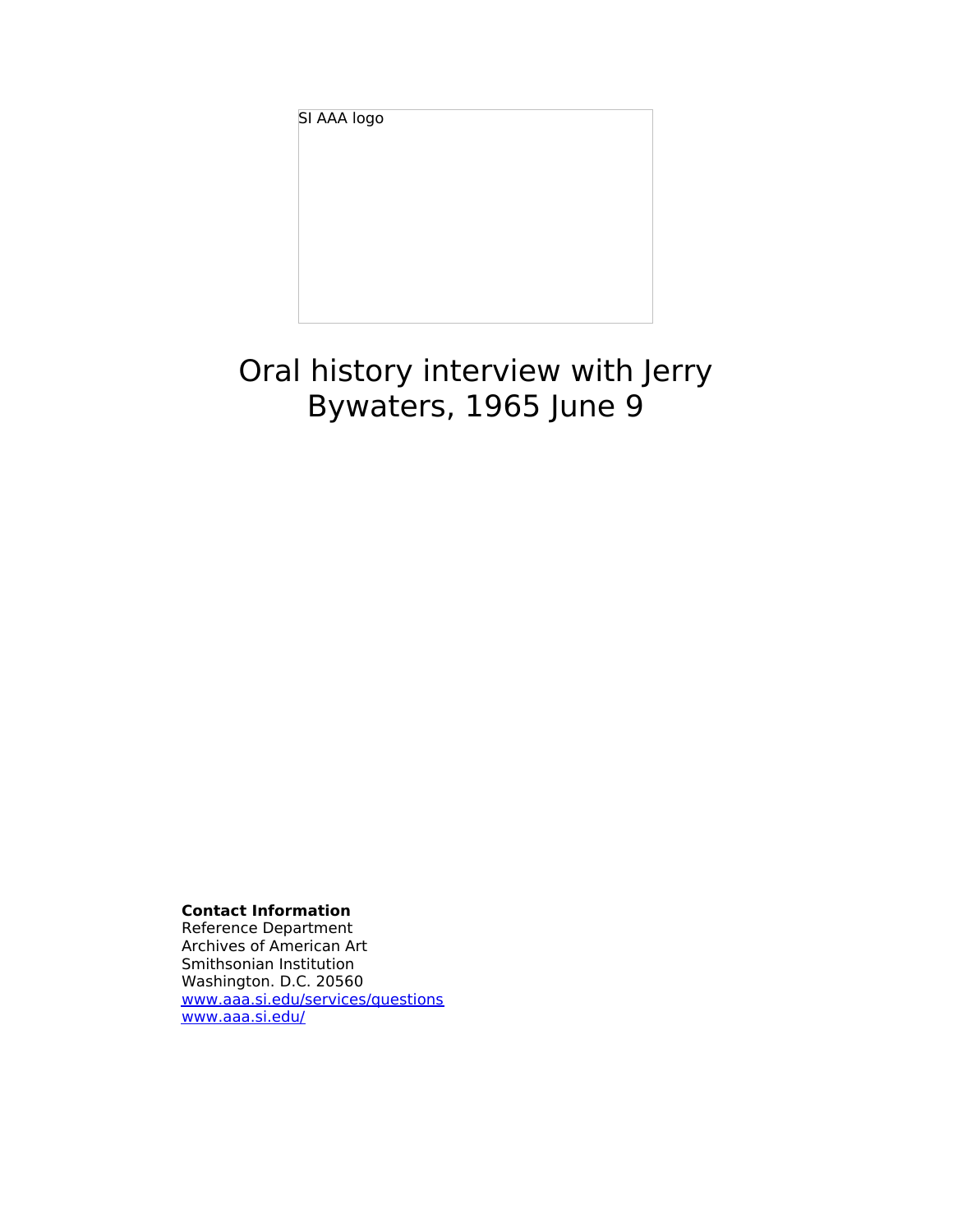## **Transcript**

### **Preface**

The following oral history transcript is the result of a recorded interview with Jerry Bywaters on June 9, 19565. The interview took place in Dallas, Texas, and was conducted by Sylvia Glidden Loomis for the Archives of American Art, Smithsonian Institution. This interview is part of the Archives of American Art's New Deal and the Arts project.

This transcript has been lightly edited for readability by the Archives of American Art. The reader should bear in mind that they are reading a transcript of spoken, rather than written, prose.

#### **Interview**

SYLVIA LOOMIS: This is an interview with Mr. Jerry Bywaters, head of the Museum School, Dallas Museum of Fine Arts in Dallas, Texas on June 9, 1965. The interviewer is Mrs. Sylvia Loomis of the Santa Fe office of the Archives of American Art. And the subject to be discussed is Mr. Bywaters participation in the Public Works of Art Projects in the 1930s and other information about it. But first, Mr. Bywaters, would you tell us something about yourself, where you were born and where you received your art education?

JERRY BYWATERS: I'm a native Parisian, I like to say. Paris, Texas that is unfortunately.

SYLVIA LOOMIS: Oh, I see.

JERRY BYWATERS: And I came to Dallas though, at the age of nine, and went through university here at Southern Methodist University and then went to the Arts Student's League. Then to Europe from some study just to the museums though, no formal study. And then I came back to Mexico, I did have the opportunity to go to Mexico at the time when Rivera and Orozco were just starting their murals—

SYLVIA LOOMIS: Oh yes. Mm-hmm [affirmative].

JERRY BYWATERS: —in the secretary of education building. And it was very fascinating to watch them work. I think that helped us an awful lot really as we began to get into the mural situation later with the different projects.

SYLVIA LOOMIS: Who did you study with at the League?

JERRY BYWATERS: Strangely enough two opposite people, Ivan Olinsky, in figure, and John Sloan. So, I date back rather far though. This would have been in 1927, I guess, after I got out of university.

SYLVIA LOOMIS: Was that after John Sloan had been in the West and gone back or not?

JERRY BYWATERS: Yes, I think he had been to the Santa Fe area some by that time, but he had not been making his regular summer trips, I think, by that time.

SYLVIA LOOMIS: So then, so after, you well left France you came back what and then you went to Mexico, and that's when you—

JERRY BYWATERS: Yes, came back and actually began to be a painter. And so, I was a painter and a teacher until 1936. I joined the faculty at SMU and then in 1941 came to the art museum as the director of exhibits, and then in 1942, they couldn't find anybody else to take the job, so I took the job of being director of the museum. And was director at the museum here for, oh, 1941 until last year, 1964.

SYLVIA LOOMIS: And that's when you took over as head of the museum school?

JERRY BYWATERS: Yes, this is principally a way I'm trying to get some research done in the field of arts in the Southwest, and some writing. And so, I think I have to give up most administrative work in order to do this.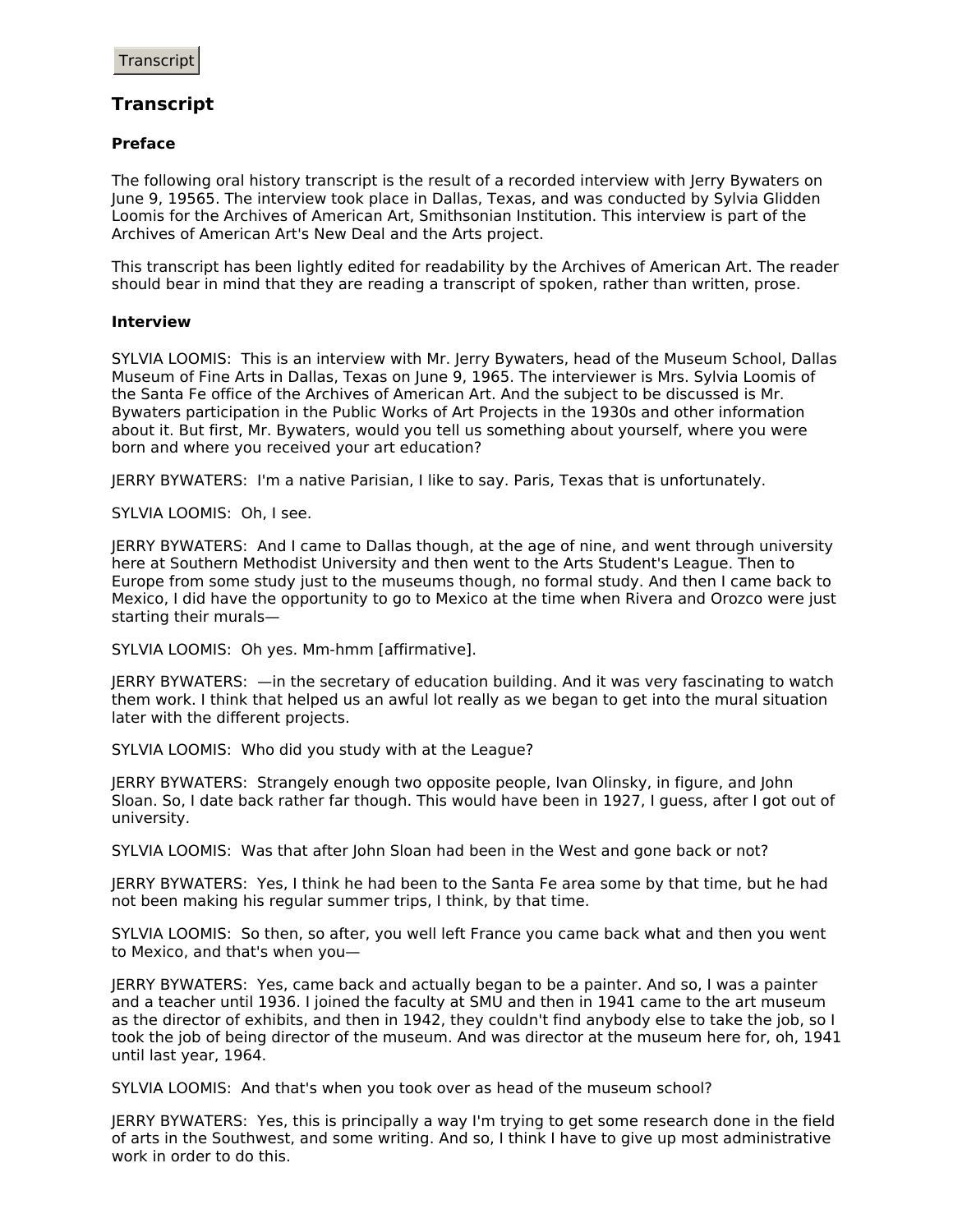SYLVIA LOOMIS: I see, mm-hmm [affirmative].

JERRY BYWATERS: May have to give it all up in order to do it. As you know, you have to have a good deal of time to do any of these things.

SYLVIA LOOMIS: That's right, well I have so many responsibilities in an administrative job, and it can take all your time.

JERRY BYWATERS: Yes, and there are really not enough people. I sure hope there are more and more people being trained in the field of administration for our institutions because they're sure needed.

SYLVIA LOOMIS: Certainly, is needed. Well, how—do you remember how you were approached in participating in the Public Works of Art Project?

JERRY BYWATERS: Yes, I think all of the artists in Dallas, beginning in the early '30s were barely able to stay alive. I remember literally one of the artists, I won't name him, but he was actually selling anything he could on the streets to stay alive, and he would do any kind of work. I think at the time the best work I could get was custom stencils, funny, humorous stencils for mimeographing people. So, I had a little family started about that time too, so we were all rather low on funds then. So, when the first project came up, I think it was routed through the then director of the Dallas Arts Association, Dr. John S. Ankeney. I believe he was the project director in Dallas, and so he called us and set up various projects in the area for us to do.

SYLVIA LOOMIS: And that would have been 1934?

JERRY BYWATERS: I'm sorry, I don't remember the date. [Cross talk.]

SYLVIA LOOMIS: That was the date it was supposedly set up, I think. And how many other artists were there involved at that time, do you know?

JERRY BYWATERS: No, roughly 30 or 35 I would think.

Again, your list would probably show that specifically. But I really can't trust my memory on any of these facts.

SYLVIA LOOMIS: No, of course not. [Cross talk, inaudible.]

[00:05:14]

JERRY BYWATERS: But I do remember how much it meant to all of us to have this work. And I think without exception, each artist just did all he possibly could to make each project very good. I remember specifically how at first, we felt like we were wanted for a change, instead of unwanted. Then second, the thing that thrilled us so much was that we were asked to do work which had to do with the history of our area, and which had to do with things that we knew and were familiar with. A good many of the painters were, at that time, doing some of their finest work, all though they were unknown.

But—because they were trying to interrupt their own relation to their own environment. So, this was not necessarily a regionalism, or what came to be called regionalism. But, it was just a matter of each artist finding himself more at ease with his own material. The material he knew most about. So, this theme for the projects was a great boon to each of the artists. They did a lot of research and they felt it had meaning, and that if they could put it into the works they would have more meaning also for the public.

SYLVIA LOOMIS: Oh, did the sketches that you did have to be approved by the Dr. Ankeney?

JERRY BYWATERS: Yes, they had to be certainly approved by him. I've forgotten whether they had to be approved further or not.

SYLVIA LOOMIS: By the owners, or the administrators of the public buildings, do you know? You remember that?

JERRY BYWATERS: Well yes, I do remember that, because we did some work in the city hall. I say we because another one of the painters, Alexandre Hogue, and I got a joint project to do several panels in the city hall and of course we worked with the city hall officials, or the city officials. Yes, and I remember there were great discussions as we would work. We would have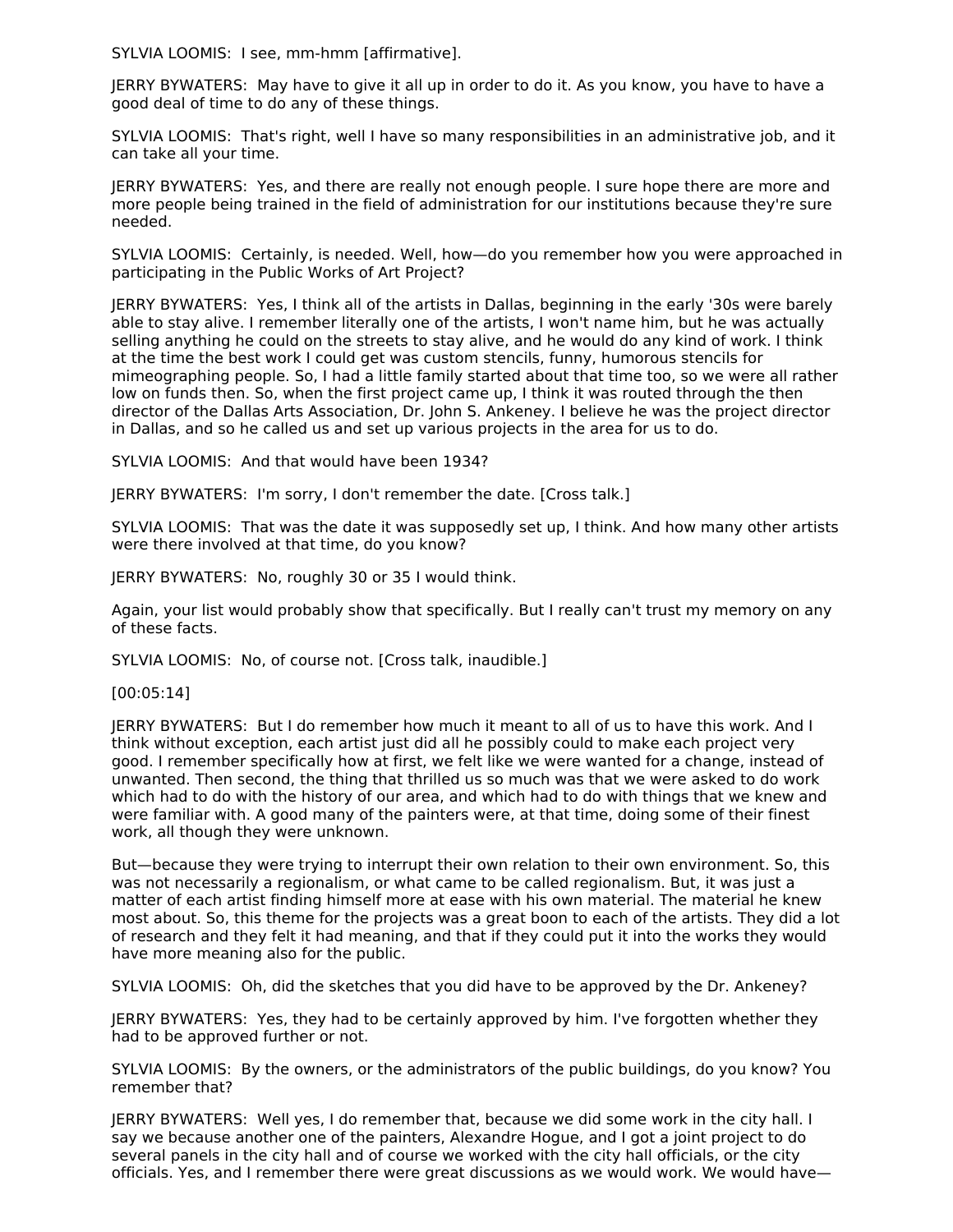the public opinions would be given to us directly as to whether we were doing the things right or wrong. As to whether our historical research was correct, or whether somebody's memory was better than ours, or they thought it was.

SYLVIA LOOMIS: I see, I see. Mm-hmm [affirmative].

JERRY BYWATERS: I remember we had early scenes in Dallas, and we used mule drawn street cars, and many people insisted that they should have been horse drawn, but we had looked up and they were actually mule drawn. So, here again it was the business of the artist trying to do both the thing that satisfied him artistically, and also the factual thing that would satisfy the historians, or the would-be historians.

SYLVIA LOOMIS: Were these frescos?

JERRY BYWATERS: In very few instances, I think. I don't really know a single instance of fresco at the time. Buildings were—

SYLVIA LOOMIS: The ones that you did at city hall?

JERRY BYWATERS: No, unfortunately, these were painted directly on plaster. Not that that wouldn't have held. But I mean there was no way of disengaging them and their eventual fate, many years later, was to be painted over. Well, the walls actually had to be destroyed in the renovation of the building.

SYLVIA LOOMIS: Oh, I see. Well, so many of the mural artists worked with oil on canvas, and then that was applied—

JERRY BYWATERS: That's right. Yes.

SYLVIA LOOMIS: —you know, the frame applied directly on the wall. But this was on the plaster directly.

JERRY BYWATERS: Yes, actually it was painted directly. The plaster was in good condition, we used special sizing, so it was all right. It was a safe procedure, but it was not a permanent procedure.

SYLVIA LOOMIS: Tell about those panels that you did, the extra ones.

JERRY BYWATERS: Well, I forget what number we had been assigned to do, not many. I think we were to do four or five at the most. For our modest salary, I've forgotten what it was, but it was a great deal to us at that time. But we were so interested in the work and in completing it that when we realized there were actually 11 panels there in the lobby of the city hall, we felt it was a shame to just do five and stop. So, we decided to do all 11 for the price of five, and we did. And we were only able to work at night, quite late after all the offices had been closed and after actually the janitors had been through, I think.

[00:10:08]

So, we worked from about 11 p.m. through the night until dawn, each night. And I remember that was a little bit rough because I was also working some in the daytime. I was trying to do some—write some criticism for the Dallas news, some art coverage at that time. But through it all we were pretty thrilled through the whole prospect.

SYLVIA LOOMIS: How long did it take you, do you remember?

JERRY BYWATERS: I think we were to be paid for 60 days, I've literally forgotten that. But we spent another 60 days beyond that time doing these panels. Without any pay, but again, feeling pretty good about the whole thing.

SYLVIA LOOMIS: I see. And how long were you on the Project?

JERRY BYWATERS: I forget how the projects developed. I know we later did murals. I did a mural in Quanah, Texas, and a mural in Farmersville, Texas, and a mural in Trinity, Texas. Which project these were on, I'm sorry I don't remember.

SYLVIA LOOMIS: You also did one in Paris, Texas.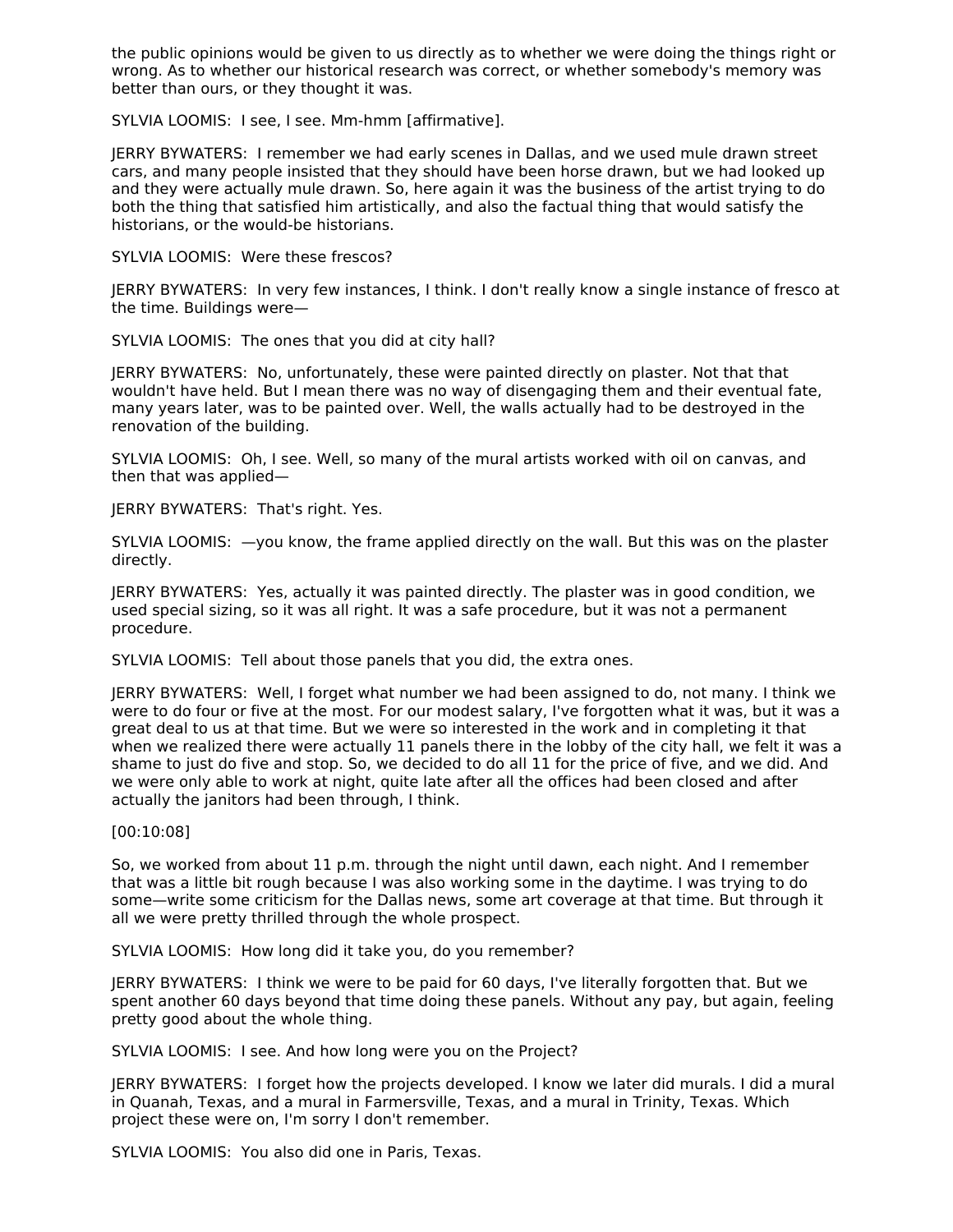JERRY BYWATERS: In Paris, in the library. That was perhaps the second one, yes.

SYLVIA LOOMIS: Well, these might have been these later ones might have been under the Treasury Department.

JERRY BYWATERS: I expect they were, because we also did another one in Houston, and that, I remember, was under the Treasury.

SYLVIA LOOMIS: It was, so those—that probably continued then for the next several years.

JERRY BYWATERS: Yes, I think probably the Paris Library one was still under the first project. I don't remember how it came about. But I was—being [ph] a native of Paris, I think the library had the opportunity to have something done so they requested that I do it since I was from Paris.

SYLVIA LOOMIS: Do you remember how you got these commissions? Were they through open competitions?

JERRY BYWATERS: The first very ones were not. They were actually allocated by the committee headed by Dr. Ankeney. He was rather familiar with all the work of the artists and through exhibits and so forth, he knew the ones that he felt could do the best job. Then later there competitions came back.

SYLVIA LOOMIS: There were competitions from that point on I do remember. Talk about the post office murals down here.

JERRY BYWATERS: Well, there was a new federal post office being built in Dallas and naturally by this time all of us had had a good experience doing murals through the earlier projects. So, we were on the lookout for new projects, new possibilities, because we thought we were getting better all the time too and didn't want to miss any opportunities to do murals. So, we watched this development of this project knowing that there would be a competition because it was a sizable federal project and didn't have spaces. But after correspondence with the—I presume this time the Treasury Department, I don't remember actually. We were trying to determine if the competition was to be held and they said at first there would be one. But then after some months and the building came along, we read in the paper one day that an artist from California had been assigned to do this project. Probably as a result of other competitions elsewhere. But we felt that we had the right to object because we'd been told that there would be a project for this one, and a competition. So, we did object, and—to the director of the project in Washington.

And after considerable hemming and hawing back and forth and quite frankly a little pressure, which we felt was justifiable from this end, why then they did have a project and a competition. Which was later won by Peter Hurd of New Mexico. This was all right with us because we were not complaining about who won it, we were really complaining about the fact that no project was held, no competition was held. So once the competition was held, then we were satisfied. We all submitted to it and several of us got other projects allocated to us as a result of this competition. And I think this was the procedure followed in many cases. Where a major competition would be held and we would be told in advance that in addition to the winner of that competition, other assignments would be made from it to smaller post offices and to other federal buildings being made.

[00:15:18]

SYLVIA LOOMIS: Did you get one directly?

JERRY BYWATERS: Yes, I think as a result of that one was the one for the Houston post off— yes, the Houston post office. Which I believe was at the railroad station there. So, again, Alexandre Hogue did one part of this project and I did another.

SYLVIA LOOMIS: Mm-hmm [affirmative]. Do you remember the subjects of any of these murals that you did?

JERRY BYWATERS: In the Houston one, it was—it had to do with the ship channel and so I think I took a section of loading, ship loading at the turning basin. And Hogue as I remember took the subject which had to do with the digging of the channel, the making of the channel.

SYLVIA LOOMIS: Are the rest of these murals still intact?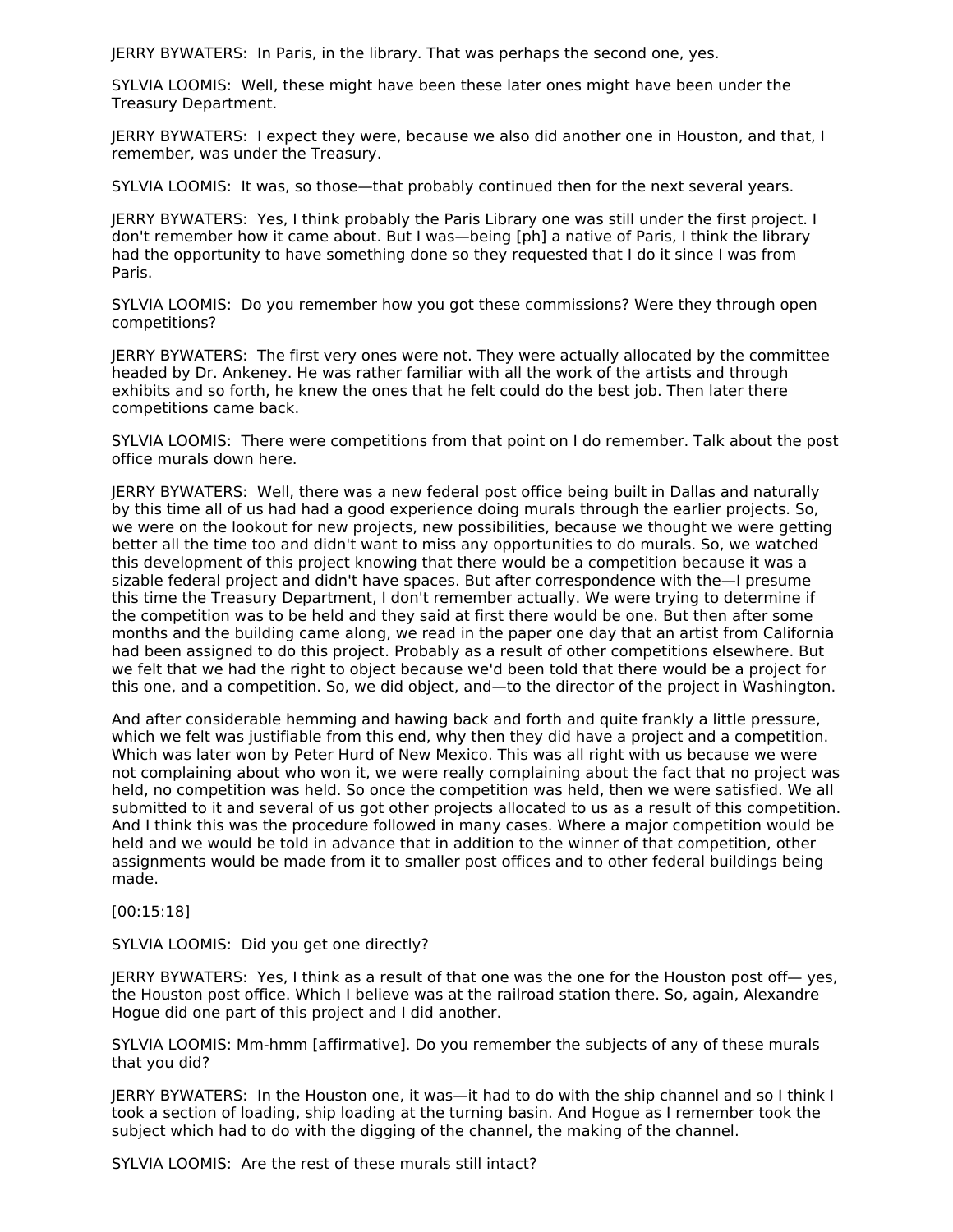JERRY BYWATERS: Yes, as far as I know.

SYLVIA LOOMIS: Just the ones at the city hall.

JERRY BYWATERS: The city hall in Dallas I believe are the principle ones I remember of ours that are no longer in existence. I think the panels even in the Paris, Texas library are still up. [Cross talk.]

SYLVIA LOOMIS: Still there.

JERRY BYWATERS: —I noticed some years ago.

SYLVIA LOOMIS: Do you remember the subjects at the city hall?

JERRY BYWATERS: Yes, it had to do—really it was the kind of thing which all of us, I presume, were doing at that time. We felt like we had to cover all the history of the situation, and we did. From the early Indian days to the latest thing, to the dedication of whatever it was, I believe, the new airport that we had. So, this, in the 11 panels we did cover quite a period of time and activity.

SYLVIA LOOMIS: Well now, were all the artists that were involved at that time, were they all doing murals? Or were they doing some other types of work?

JERRY BYWATERS: Among the very early ones, as I remember, some were doing just paintings which would be then just placed in buildings. Some were even doing things like band shells. I remember one did a design for the shell for the symphony, for the Dallas symphony. And a curtain for the same area. So, the projects were quite diversified, as I remember. And this was not at the time of the Index of American Design, but earlier.

SYLVIA LOOMIS: Was there any sculpture done?

JERRY BYWATERS: Yes, yes, some sculpture was done.

SYLVIA LOOMIS: Do you know where any of that was allocated? And of course, they were all public buildings, but any particular ones?

JERRY BYWATERS: Yes, much of it would be low relief. That would be in an architectural setting, and I'm pretty sure that's where people like Allie Tennant and others. The kind of project they did would be one which had to do with the architecture, had an architectural setting, rather than being freestanding. I don't remember any freestanding things in this area, all though there undoubtedly were.

SYLVIA LOOMIS: Well now, do you—as I understand there was no Federal Art Project of the WPA in Texas.

JERRY BYWATERS: I don't remember that really. I think you can determine that better than I can from records.

SYLVIA LOOMIS: Well, this is information that I got from Detroit, and—which was quite surprising to me, because as far as I can understand from other artists in Texas that I've interviewed that they needed, they needed to go on—[Cross talk.]

JERRY BYWATERS: Yes, I think we could have done very well, and did, in many cases, do incredible work. I think too, that the best artists were at work on the projects. It's been proven, I believe, that the ones that went ahead and became good in their field were on the projects. Of course, many—there were many that fell by the wayside. But most of them were producing artists and did continue. Not just as teachers, but as—

SYLVIA LOOMIS: Do you want to give me the names of some of these?

JERRY BYWATERS: Well yes, I would think Otis Dozier was one, a Dallas man, Everett Spruce another, William Lester another, Harry Carnahan, Dallas man and California, Don Brown, Texas man from Shreveport, later a teacher at Centenary College in Shreveport, now deceased. And many others like that, that I just can't think of right now.

[00:20:16]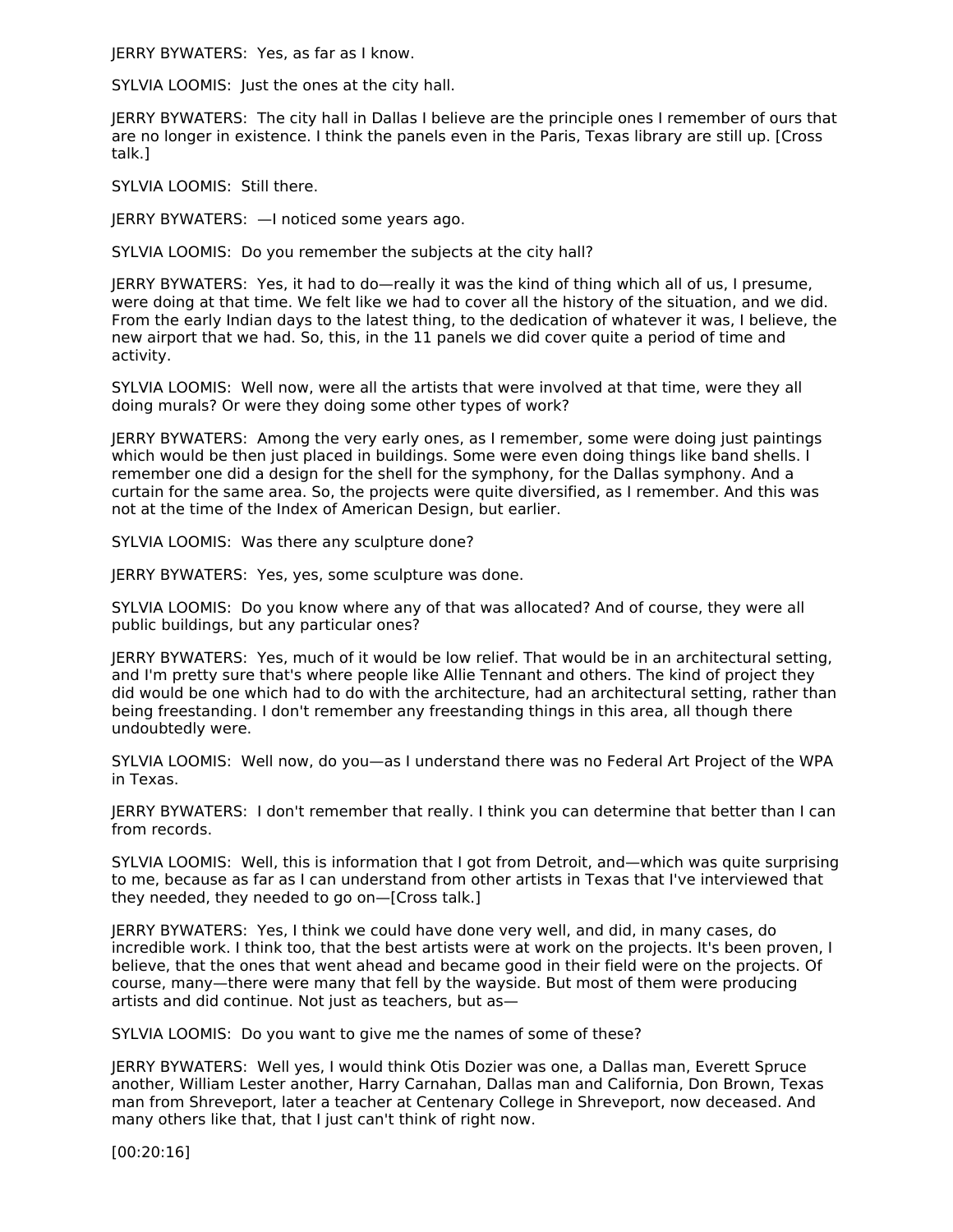SYLVIA LOOMIS: Well, it seems to me that the continuity of the work was almost entirely in murals, though.

JERRY BYWATERS: Yes, and I think that proved to be probably the most logical outlet for the work. That and sculpture too, I think, architectural sculpture.

SYLVIA LOOMIS: But in the other states they had extensive projects such as art centers, and they had craftsman, they had graphic arts.

JERRY BYWATERS: Yep.

SYLVIA LOOMIS: They had very extensive easel projects, of course, and then one thing that you mention, Index of American Design, but that was definitely under the WPA and so—[Cross talk.]

JERRY BYWATERS: I do remember that there were Index of Design projects done in Texas, and very good ones. They were done with headquarters in San Antonio, and here again, I'm sorry I don't remember the details of where the office was, or who was in charge, except I do remember that the principal art director of the project was Thomas M. Stell, Jr.

#### SYLVIA LOOMIS: Stell?

JERRY BYWATERS: S—T—E— double L. A very able painter who had—a native of Cuero, Texas, who had gone East to study and had come back here and was a very fine teacher as well as a good painter. His particular interest was in Romanesque sculpture and early Italian paintings. So, when the opportunity came along for him to get together a group of workmen, literally rather unschooled people to do these Index projects with very careful workmanship, the paintings of objects. He was able to teach them then rather quickly how to secure almost fool-the-eye Trompe-l'œil effects for this kind of painting, and that was great. Exactly what the project wanted.

SYLVIA LOOMIS: Yes, I know that absorbed quite a bit—many of the very academic type of painters.

JERRY BYWATERS: One's who were craftsmen.

SYLVIA LOOMIS: Wanted to do the photographic type painting rather than something that was a little freer. Well, that's very curious and I'll have to take it up with Detroit, [laughs] find out how that happened to sneak in when there weren't any other [cross talk, inaudible] projects—

JERRY BYWATERS: Of course, that may have been under one of the other types of projects. That may have been under the WPA or something like that, I just don't know.

SYLVIA LOOMIS: It was WPA. That's why if there was no WPA federal art project in Texas, how this one happened to get in and nothing else did. Because it was a statewide organization and administration, and so it might have been from some other state that just had a little branch here in Texas or something of the sort. Either that or its incorrect that there was no WPA in Texas, but this, well this is one of the types of things we're trying to run down to find out just how extensive the projects were.

JERRY BYWATERS: I do remember that specifically, because we borrowed those particular works on early Texas crafts at a later time from the Index of Design at that National Gallery. And that covered some furniture, early furniture that had been made by slaves in East Texas. It covered the blankets or the quilts which had been handmade. It covered a few utilitarian objects that were made by the French and Germans in the South Texas area because they had some very fine early crafts and to record those crafts was an important part of the Index. And Stell had been quite familiar with all that material and was a great admirer of the material.

SYLVIA LOOMIS: I don't suppose you have any idea of about how many plates were made. I mean whether it was 50 or 500?

JERRY BYWATERS: No. I would say not more than 100. Perhaps a great deal less. Between 50 and 100 plates were made.

SYLVIA LOOMIS: That certainly is curious. But I'll try to find out about it. [Clears throat.] I know the WPA had other kinds of projects in San Antonio.

For instance, the open-air theater and the reconstruction of the Cos House, that was done by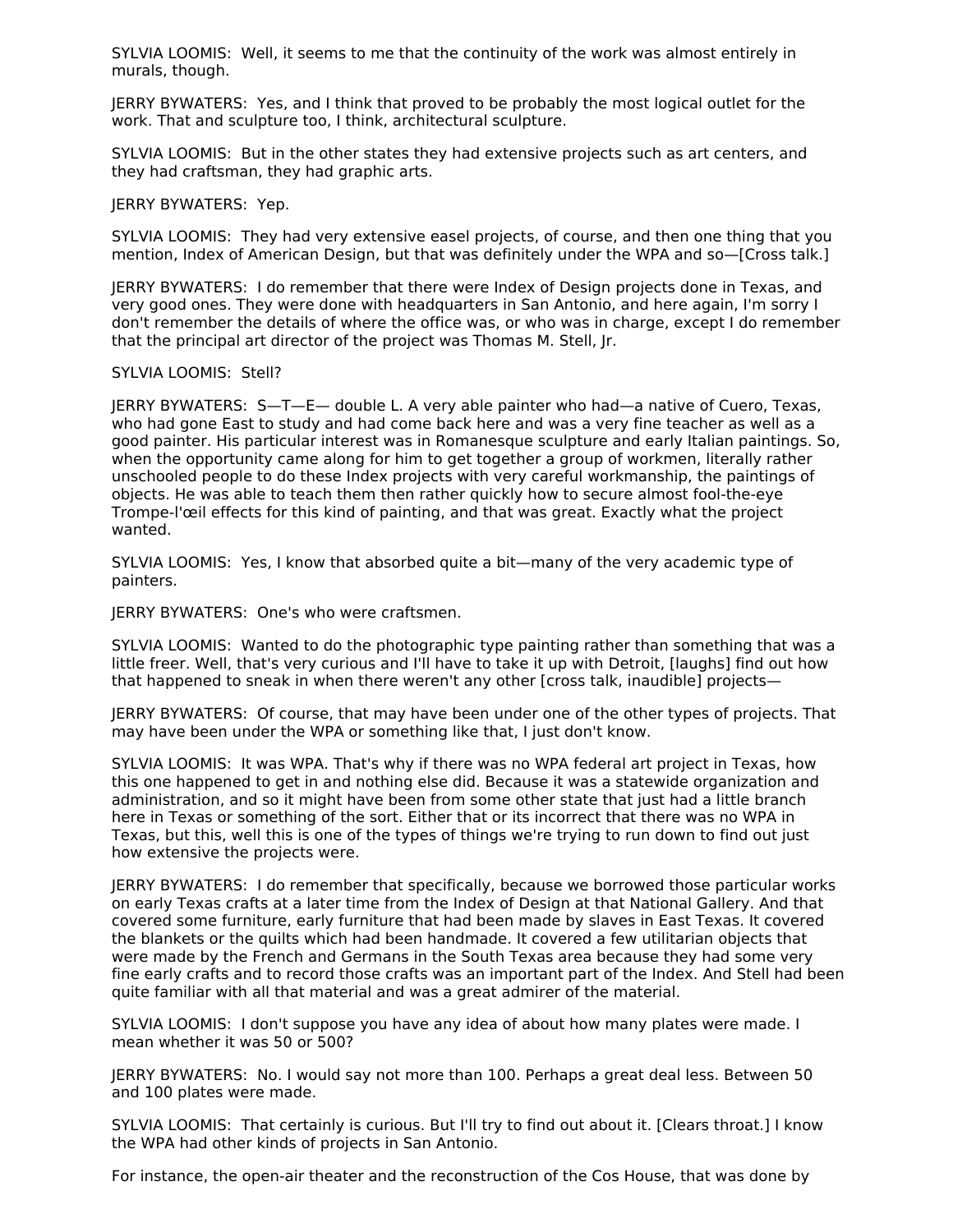WPA. But that would be under an architectural or construction project.

[00:25:14]

JERRY BYWATERS: Yes, I remember I think O'Neil Ford, the architect, helped with that and I remember him working on that.

SYLVIA LOOMIS: Yes, he was the person in charge of it and I didn't find this out until just a couple of hours before I was to leave San Antonio so I didn't have a chance to talk with him, but Mr. Leeper at the McNay Gallery said that he would try to get him to answer some of these questions.

JERRY BYWATERS: That would be a very good deed if you can get answers out of him. [Cross talk.] SYLVIA LOOMIS: —a problem, huh?

JERRY BYWATERS: Well, he's become really one of the fine architects in the country and stays extremely busy.

SYLVIA LOOMIS: I would imagine so.

JERRY BYWATERS: I think he's the new consulting architect for the Hemisfair that they have in San Antonio, so he'll be busy with that.

SYLVIA LOOMIS: You said that you worked on the Dallas News as an art critic?

JERRY BYWATERS: Yes, I think from 1933 to 1939. Six years.

SYLVIA LOOMIS: And also, I saw that you were the editor ofthe Contemporary Arts of the South and Southwest.

JERRY BYWATERS: Yes, that was a very short live [ph] magazine, though. But one that we felt there was a need for. The cost of production just exceeded income so we couldn't keep it going.

SYLVIA LOOMIS: What period was that?

JERRY BYWATERS: The late '30s, I presume. I think there were only five editions really, five copies, and they're quite rare now. I haven't looked at it recently. I do remember, though, that on the cover of the first one was a very nice wood block by Vernon Hunter, the project director for New Mexico.

SYLVIA LOOMIS: Mm-hmm [affirmative]. Well, this might have had some information then about the art project. [Cross talk.]

JERRY BYWATERS: It might have, I'll be glad to look those up and see.

SYLVIA LOOMIS: That would be the proper period. See the WPA—the Federal Art Project lasted from 1935 to 1941, just before the war, so if it were—if—

JERRY BYWATERS: I'll look also in my own articles and see also what was touched on there because theoretically I was covering art and should have kept up with some of this, so there may be some facts there.

SYLVIA LOOMIS: That would be interesting to know. Well, what do you think was the effect of the Federal Art Projects, the ones that you had here, on the general public in this area?

JERRY BYWATERS: Oh, I remember a lot of objections to things. To begin with there was a—I believe a general objection to the use of funds this way. Many people felt that the money could have been used better, because these were rather hard times as I remember. But I think that scene was overcome by both the results and by the fact that most of the artists were working with the people also to determine the kind of history there was to be covered, what was important in the community to be reflected. So as the thing got underway, I believe, it more than earned its way in good will as well as in actual—well a financial equivalence for the building it was decorating or that it was being used in. I remember I did one—when I did the one in Quanah, Texas, probably this was the only painting that the citizens of Quanah had ever seen in life. So, it was a pretty great day for the city of Quanah when this mural was installed in their post office. And since of course I covered the great Quanah Parker who's—who had given the town its name and used him and some of the other local industries and activities they were very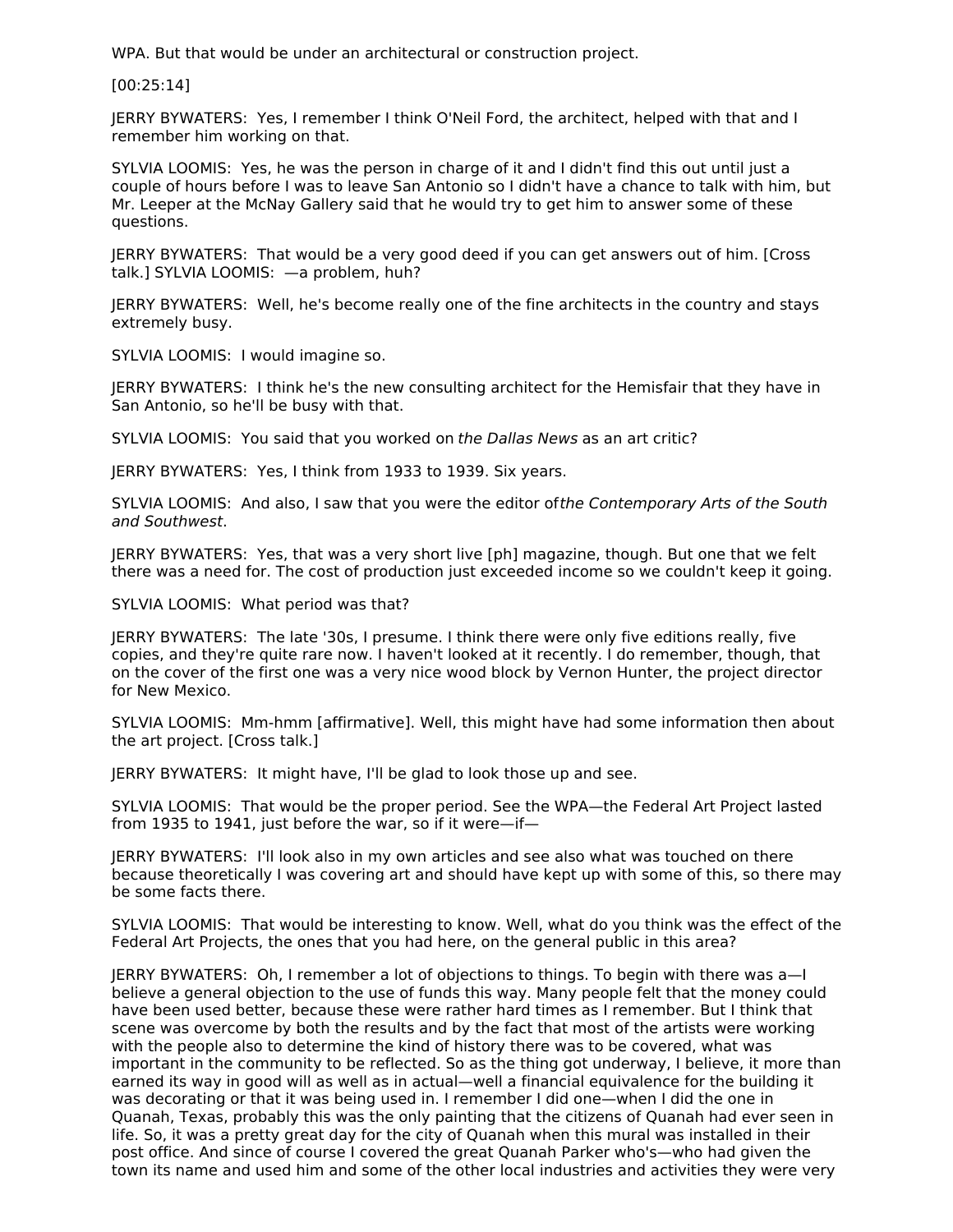proud of it, and so was the postmaster. And it's still there and talking with the editor of the paper not too long ago, she said it still looks pretty good, she thought. I did a good job and they still thought of it as a work of art that the town had acquired. Which it couldn't have done at all any other way.

[00:30:05]

SYLVIA LOOMIS: Yeah, of course. What about some of these other towns where you put murals?

JERRY BYWATERS: Well, I guess it was pretty much the same way, although, I guess, too, at that time art was thought to be rather a frivolous activity and a luxury item, and so forth and so on. Not at all, I believe, as it is now. So, it took a bit courage, I think, on part of the government to start this business. It took courage also for the artists to go ahead and do what some of both the architects and some of the local people thought of as spoiling their nice buildings with these pictures.

SYLVIA LOOMIS: Oh, oh.

JERRY BYWATERS: Yeah, and in many cases the artists would come up with the painting of local characters and there would be a great discussion as to whether the artist had done right by that local character. And this would range from such legendary characters as Judge Roy Bean, I remember so many of the historians criticizing the artist because of the clothes he put on Roy Bean, or the signs that he put in the background, so forth so on. But usually, most artists were able to substantiate their things with documented photographs.

SYLVIA LOOMIS: What about your style of paining? Were you allowed to use any style you wanted, to experiment in techniques?

JERRY BYWATERS: Yes, I don't think there was any difficulty there. As I remember it, many of the first efforts on our part, they were kind of combinations between the Prix de Rome things that had been held by architectural competitions or they would be almost primitive things. So, here was this great difference between things. One had an attempt at sophisticated mural painting, or what was thought to be sophisticated at the time, because that type of thing had been winning prizes, Prix de Rome prizes through the architectural agency, and this other extreme of the local artist who had never been anywhere and didn't know really what a mural was supposed to be so he would just paint what he wanted to. Often, of course, that turned out quite good. But I don't remember any particular instance of style ever being a difficulty. Subject sometimes was. There were always many opinions as to what should be covered in these things. Most of the time artist was able to put his points over.

SYLVIA LOOMIS: Well, being more or less representational, or that there wasn't the problem that there might be today for instance.

JERRY BYWATERS: Yeah, that's right. I don't remember any complete abstractions. All though I remember Dozier doing one of his things, it was a—he decided to take a subject which had to do with the formation of coal, I guess. Why that should be chosen I don't know. I don't know of coal or any use of it around here. But he was interested in pre-history, so he depicted the early days when there were tropical forests, I guess, in this area and did a very stylized and simplified thing, which I thought was very much ahead of its time.

SYLVIA LOOMIS: Where was this placed?

JERRY BYWATERS: In one of the local high schools, and I'm ashamed to say I don't know whether it's still in existence or not.

SYLVIA LOOMIS: As far as the easel painters were concerned, they were allowed the same kind of freedom?

JERRY BYWATERS: I think they just went ahead. We always felt they had the easy time of it. They just painted some more pictures and got paid for it. We were out trying to determine how to make a wall stay flat and how to please the public who was coming by and still please us, how to please officials of the cities and so on.

SYLVIA LOOMIS: That was a much more complicated problem than it was to paint an easel painting.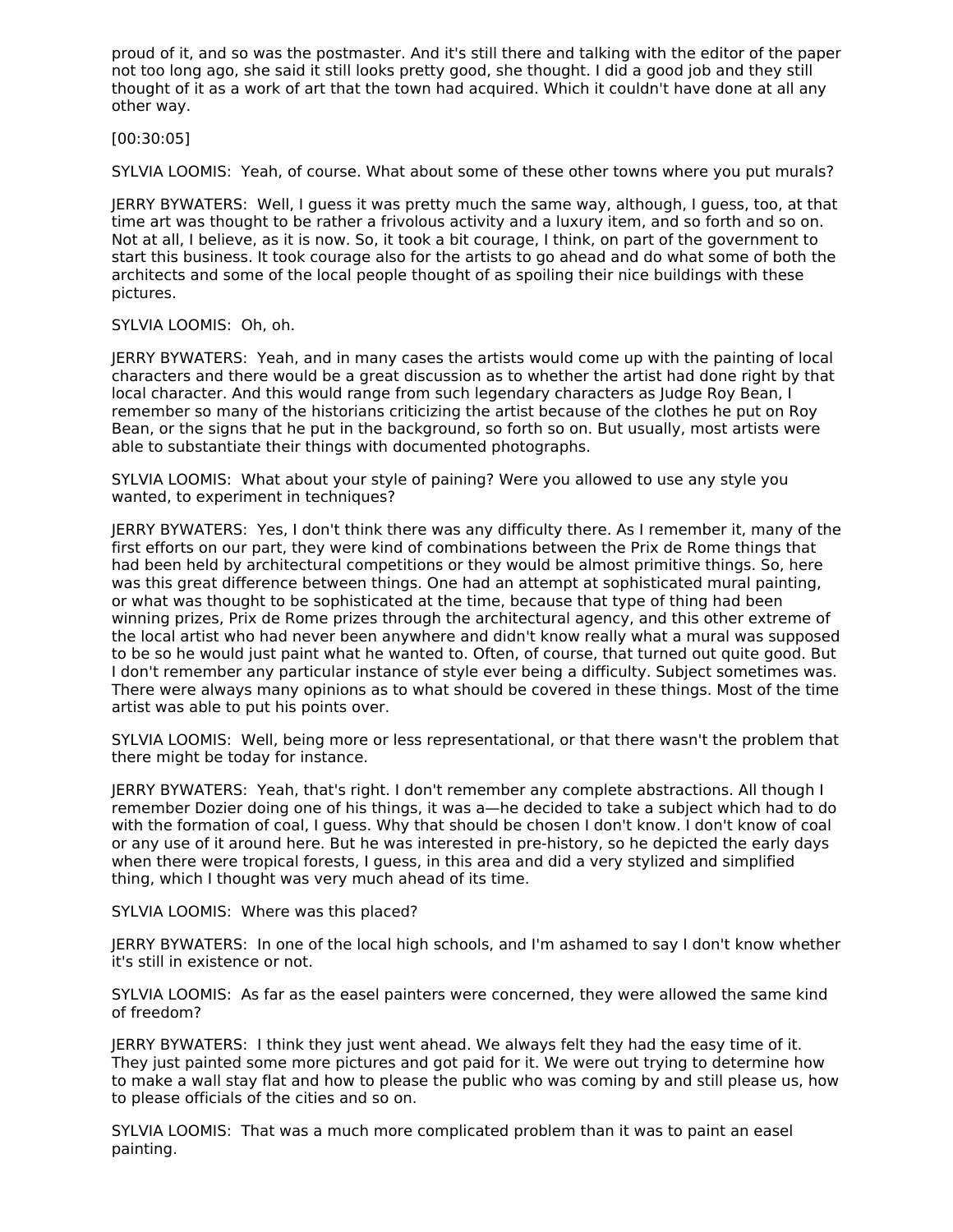JERRY BYWATERS: Yes, and even the physical problem was very difficult as we found working in the middle of the night.

SYLVIA LOOMIS: Well, what do you think was the effect on the public as far as art appreciation was concerned?

[00:34:59]

JERRY BYWATERS: I think it undoubtedly helped arouse the public, whether they liked these things or not they were made aware of the art in a way that they had not ever thought about it. Previously it had—art interest had been limited pretty much to what they could get in school or the art appreciation kind of club group business. Which would be rather limited in its scope and really have nothing to do with contemporary things. So, this was a real good taste at letting the public become aware of the fact that art was really a contemporary activity and had a place in everyday life. Just as it, I think, it had to do in Mexico.

SYLVIA LOOMIS: Mm-hmm [affirmative]. Well, do you think that this sort of got the artists together to form a base of art appreciation in the community? I know a good many cases the artists said this was the first time they got together with fellow artists. Before they'd had been rather isolated and as a result of this it started an art organization in a community.

JERRY BYWATERS: Yes, I think that's probably true here with us. Because I know all of us that worked on this then would later get together as a group and we submitted some things when the Texas centennial came along in 1936. We submitted as a group, a project for one of the large new buildings here at the centennial grounds. The building which is now the Hall of State. And although we didn't win the competition, we did at least work together and continue the activity of working toward the painting of murals, using art in public buildings. And many of the artists have continued to do that.

SYLVIA LOOMIS: Is there much of an artist group now in Dallas per say?

JERRY BYWATERS: Not as an organized group. We did have that time and soon thereafter a group called the Dallas Artist Guild, I believe. But as artists would move away, or go away to teaching jobs things like that, well then, that particular group ceased to exist as a strong group. And that kind of thing has been replaced, more or less, by specialist groups, like a print-anddrawing society or a craft guild, things like that.

SYLVIA LOOMIS: Approximately how many working artists are there now in Dallas, as compared to those days?

JERRY BYWATERS: Each year we send out mailings for competitions to about 400 people in Dallas who are on an artist list, and obviously that's a much larger number than there are professional artists. So, you'd have to say that there are perhaps 60 qualified professional artists, I presume, in Dallas. Others are advocational, some quite good, but it does then show that there's tremendous interest now. And it shows a great growth in actual participation in the arts, of painting, and sculpture, and so forth.

SYLVIA LOOMIS: Well, would you venture to guess how much of that might have started with the Federal Art Projects?

JERRY BYWATERS: I don't—I'm a little prejudiced because I think the projects did do some good, and even though the works themselves might not stand up right now as top-quality works of art, the fact that they were done at the time, I think, helped the artists tremendously. It enabled him to continue to paint, but also to continue to think and to experiment. To search himself and to search a little bit more in depth on the business of the relation to himself and his environment. Come up with something that we like to think of fondly as being universal even though it has a local evolution.

[00:40:19]

SYLVIA LOOMIS: Would you say that this had much to do with the shift of the art center from Paris, France to Paris, Texas? [They laugh.][Cross talk.] To this country, I mean.

JERRY BYWATERS: Well, undoubtedly it surely did help—not only help the arts to survive through a difficult period, but it helped in many directions to project the artists into the future. So, yes, I think undoubtedly it helped a great deal on that. And I—oh, I can remember a few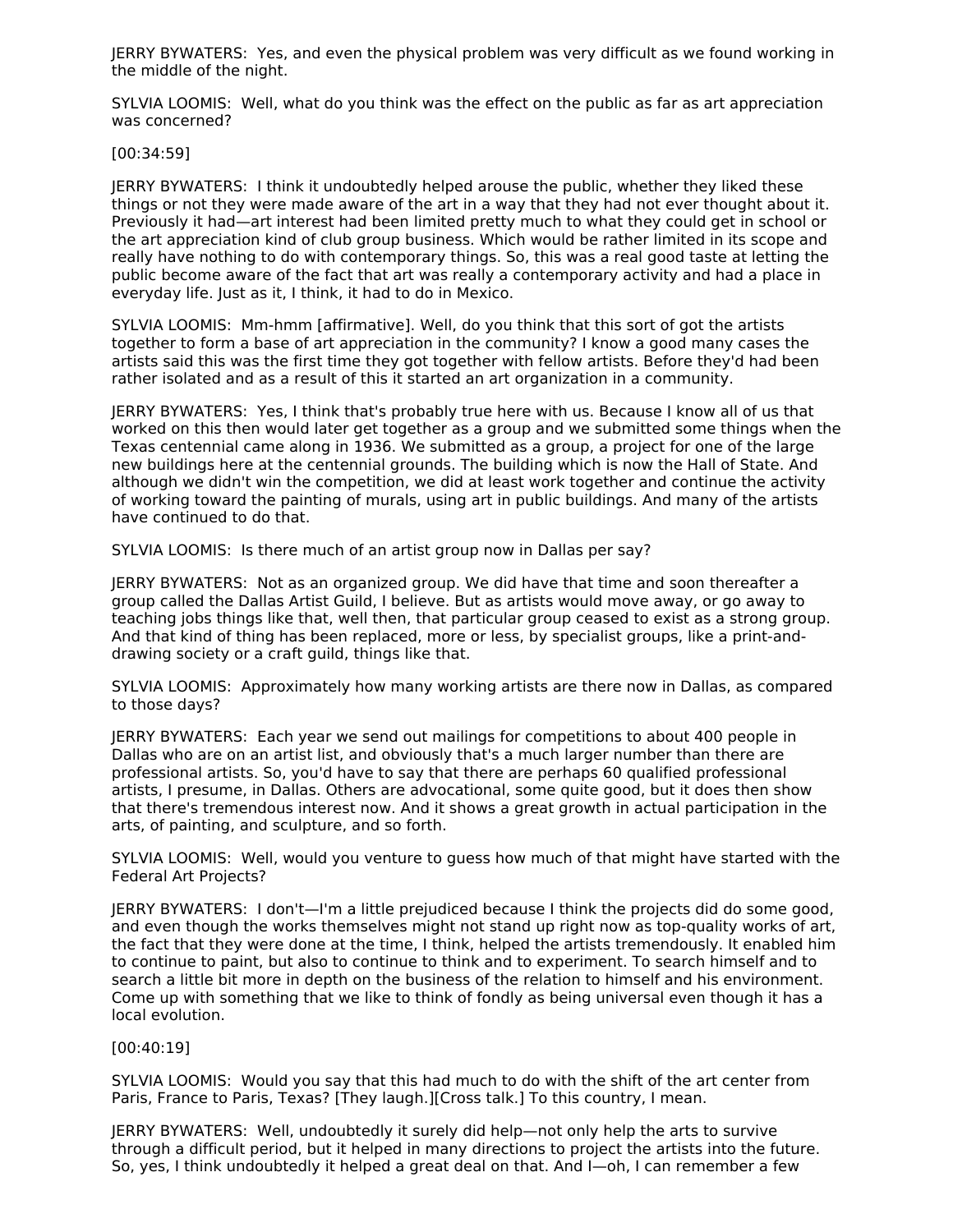examples of where the artists would freeload on the situation, but that was rather the exception.

SYLVIA LOOMIS: Mm-hmm [affirmative]. What was the attitude of the artists generally, one of appreciation—

JERRY BYWATERS: Yes—

SYLVIA LOOMIS: —for this opportunity?

JERRY BYWATERS: Yes, a great appreciation and a realization that it was up to him to deliver or to—

SYLVIA LOOMIS: Prove.

JERRY BYWATERS: –-justify this occasion. And in most cases, I would say 95 percent of the cases the artist did deliver and deliver more than was expected of him.

SYLVIA LOOMIS: Well, I'm very glad of one of the projects you're doing now, which was your attempt to find, to locate all of the work that was done on the WPA or the Public Works of Arts projects in Texas.

JERRY BYWATERS: Yes, I think that would be important to do. And one of the real regrets I have as a kind of an art historian or at least someone interested in trying to keep up with the arts. One of the great regrets I have is that we do not know really what has happened to this material. I know we turned in some awfully good drawings and studies to these competitions and our museum, I think, exhibited on at least two occasions the results of competitions. And they made an excellent show, excellent exhibitions of these preliminary inch-to-the-foot studies with details, I believe we were required to make details full-sized. Actual sized details of about three—or four —foot square sections.

SYLVIA LOOMIS: In color too, weren't they?

JERRY BYWATERS: Full color, the whole thing, yes.

SYLVIA LOOMIS: Well, that's one of the things the Archives is trying to do, is to locate where these things went.

JERRY BYWATERS: I hope they were not destroyed, but it may well be that they were returned to Washington to some building and then as that building had to be made use of some other way when the projects were closed.

SYLVIA LOOMIS: But do you have anything in this museum? Now—

JERRY BYWATERS: Dating from those?

SYLVIA LOOMIS: From that period?

JERRY BYWATERS: No, because we had no right to them.

SYLVIA LOOMIS: Well, quite often these were allocated to art museums.

JERRY BYWATERS: Yes, I remember that too, but—

SYLVIA LOOMIS: But not to this one?

JERRY BYWATERS: No, I don't remember. I remember we never were—it seemed that we never had the opportunity to get at any of the mural designs, which to me were the most interesting things produced.

SYLVIA LOOMIS: Well in almost—I think in all the other three states that I've visited, there have been some Federal Art Works of art—

JERRY BYWATERS: Would that have been an easel painting or something like that?

SYLVIA LOOMIS: Yes, of course with the murals they would be a little bit more difficult.

JERRY BYWATERS: Yeah, because they're not suitable for general exhibition purposes, but they would be great for records. [Cross talk.] I hope some of them can be found.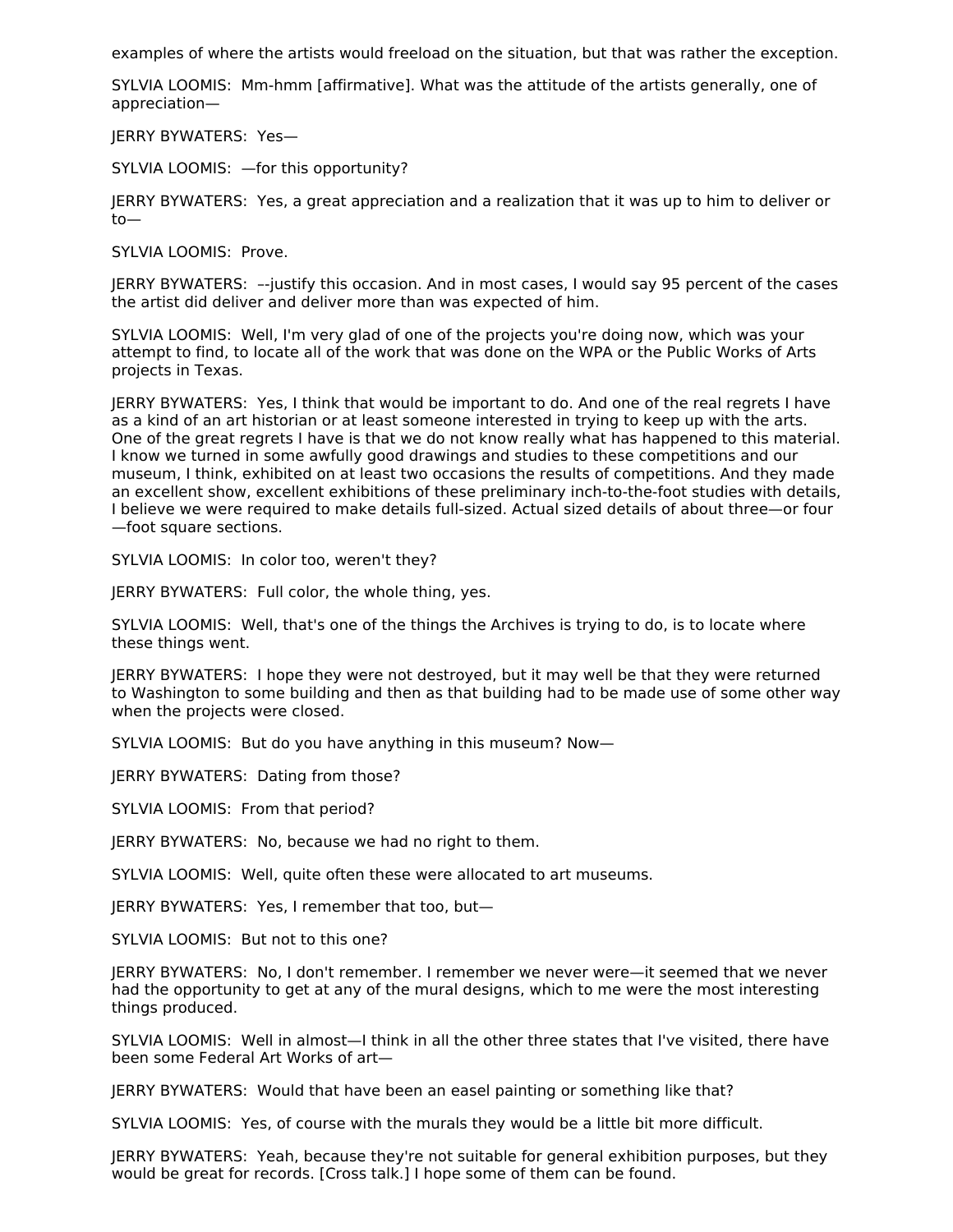SYLVIA LOOMIS: Well, in the Houston museum for instance, there are quite a good many prints that have been allocated there from other sections.

JERRY BYWATERS: Well, now we were given and through—this, again, is through the good interest of Vernon Hunter of New Mexico, we were allocated some paintings done by the Indians, a few done by New Mexicans, and the thing that we were principally pleased to get, and are still proud of now, are the Barela examples [ph].

SYLVIA LOOMIS: Oh, you have some?

JERRY BYWATERS: We have, I think, four Barelas.

SYLVIA LOOMIS: Is that right?

JERRY BYWATERS: Very good ones.

SYLVIA LOOMIS: Well, I would love to see those before I go.

JERRY BYWATERS: And I don't think Lopez was on the project. He was younger, I think.

[00:45:05]

SYLVIA LOOMIS: I know Barela died just—

JERRY BYWATERS: Yes.

SYLVIA LOOMIS: —last year, I interviewed him just a short time before his death. And then when I was in Tucson at the museum, or the University Art Gallery, Mr. Voris told me about 13 Barelas that were there that weren't even cataloged.

JERRY BYWATERS: Oh, really?

SYLVIA LOOMIS: So, I spoke to Mr. Steadman [ph] about them and said he would get them cataloged, but he wasn't even aware of their existence at that point.

JERRY BYWATERS: And they had been allocated from the Project?

SYLVIA LOOMIS: By Vernon Hunter. He had sent them down there and then they had a great many prints from WPA projects throughout the country that had been allocated to them.

JERRY BYWATERS: Well, I have great respect for Vernon and the work he did on the Project and certainly, I think, the work done in New Mexico was some of the most important work done.

SYLVIA LOOMIS: Well, there was so many artists there, it was an art colony to begin with.

JERRY BYWATERS: Yes, and so much of the material was and still is glamorous, I think. And unusual in the American scene.

SYLVIA LOOMIS: I would like to get a list of what you have here, if it's easy enough to get it.

JERRY BYWATERS: Sure.

SYLVIA LOOMIS: And I'm also very much interested in these paintings by Indians. Because there again, my understanding was that as Indians were then wards of the government that they were not eligible for these Federal Art Projects, but apparently some of them did some paintings, because I've seen a few.

JERRY BYWATERS: I think I'm right in that, and we can double check that. I know we have a few down there and I think they came from the Project. I've gotten a few myself, over the years, and as I get older, I'm not sure of the source of much of what I do in the earlier days.

SYLVIA LOOMIS: Well, are there some other comments that you would like to make about that period in your life?

JERRY BYWATERS: Well, I'm not trying to overstate the situation when I say that the various projects meant a great deal, really, to me. As I think they did to some of the other artists. Often times it was the difference between staying in art as a career and not staying in. And as to whether many of us should not have gotten out of the trade that's another question, but at least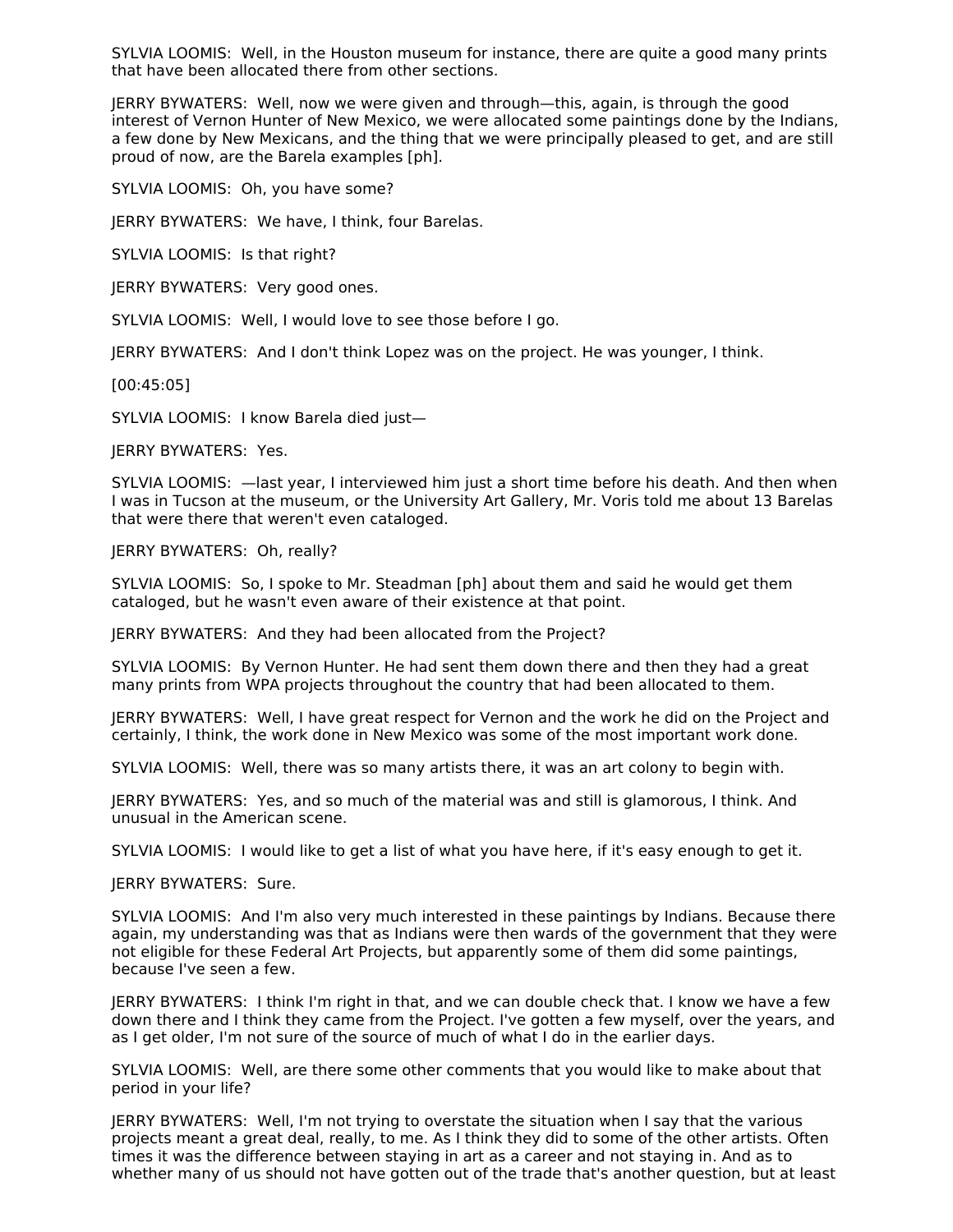we did give it a try, and have given it a try over the years. And I think we learned a good deal of respect for both art as a profession during that time and we learned several kinds of responsibilities about our work both to ourselves and to the community. I think it was invaluable, really it was to me.

SYLVIA LOOMIS: I think it was, too. Well, if the government should attempt a similar subsidy of the arts, you think the form of it should be changed in any way?

JERRY BYWATERS: I hope something is done and as to its modus-operandi, I don't really know of any different way all of those were a kind of combination of competition, and commission too, and I presume that's about the same thing that can be done now.

SYLVIA LOOMIS: Well, do you think it was easier then to control the standards, than it is now?

JERRY BYWATERS: Yes, but I think it would be a mistake to try to control the standards now. That is to the extent of saying they must have a certain style, or so forth and so on. I think they had just as much trouble there at that time with subject matter and running in to indignant citizens from time to time as they would have now. It would just be on a different scale. What was thought to be extremely wild then would be held to be very tame now. And so, perhaps the same sort of thing would take place.

SYLVIA LOOMIS: Do you think it would get much wilder than it is now?

JERRY BYWATERS: I don't see how it can. [They laugh.] Well, that is, it can surely in principle or in idea. I think you and I both realize the word wild is really not what we mean. What we mean is exploratory and it's a kind of creative search everybody's going through with. Some of it will hold up and some of it won't.

[00:50:03]

SYLVIA LOOMIS: Well, do you think—

JERRY BYWATERS: But it's all very exciting.

SYLVIA LOOMIS: It's exciting all right, but personally I just wish they'd get back to something a little more logical.

JERRY BYWATERS: Well, I think these things move around in cycles and circles, and so forth and so on.

SYLVIA LOOMIS: I see you were the director of the museum up to last year, is that correct?

JERRY BYWATERS: Yes. 22 years, I believe, it works out, and that's a long time.

SYLVIA LOOMIS: Well, what were some of your—the problems you faced in trying to get the public to accept some of this exploratory art?

JERRY BYWATERS: Well, it's always been, I think, what every other museum has encountered, and that is some people think you're showing things that are too modern, and other groups think that you're spending entirely too much of museum space on conservative things.

SYLVIA LOOMIS: I see, so you can't win.

JERRY BYWATERS: So, you can't win, but you keep on trying and I always felt it was the museum's responsibility to try to present what was being done without attempting to give any kind of evaluation of it. Other than trying to interpret what the artist said he was about. Rather than a museum being an institution which was supposed to be having the final word, I just don't think there are any museum people that smart. They're a lot smarter than I am, but I don't think they're that smart. Nor can an institution do that.

SYLVIA LOOMIS: No, that's true.

JERRY BYWATERS: I don't think it should, as some institutions attempt to do.

SYLVIA LOOMIS: Well, it's this process of education, which, of course, is the importance of the museum.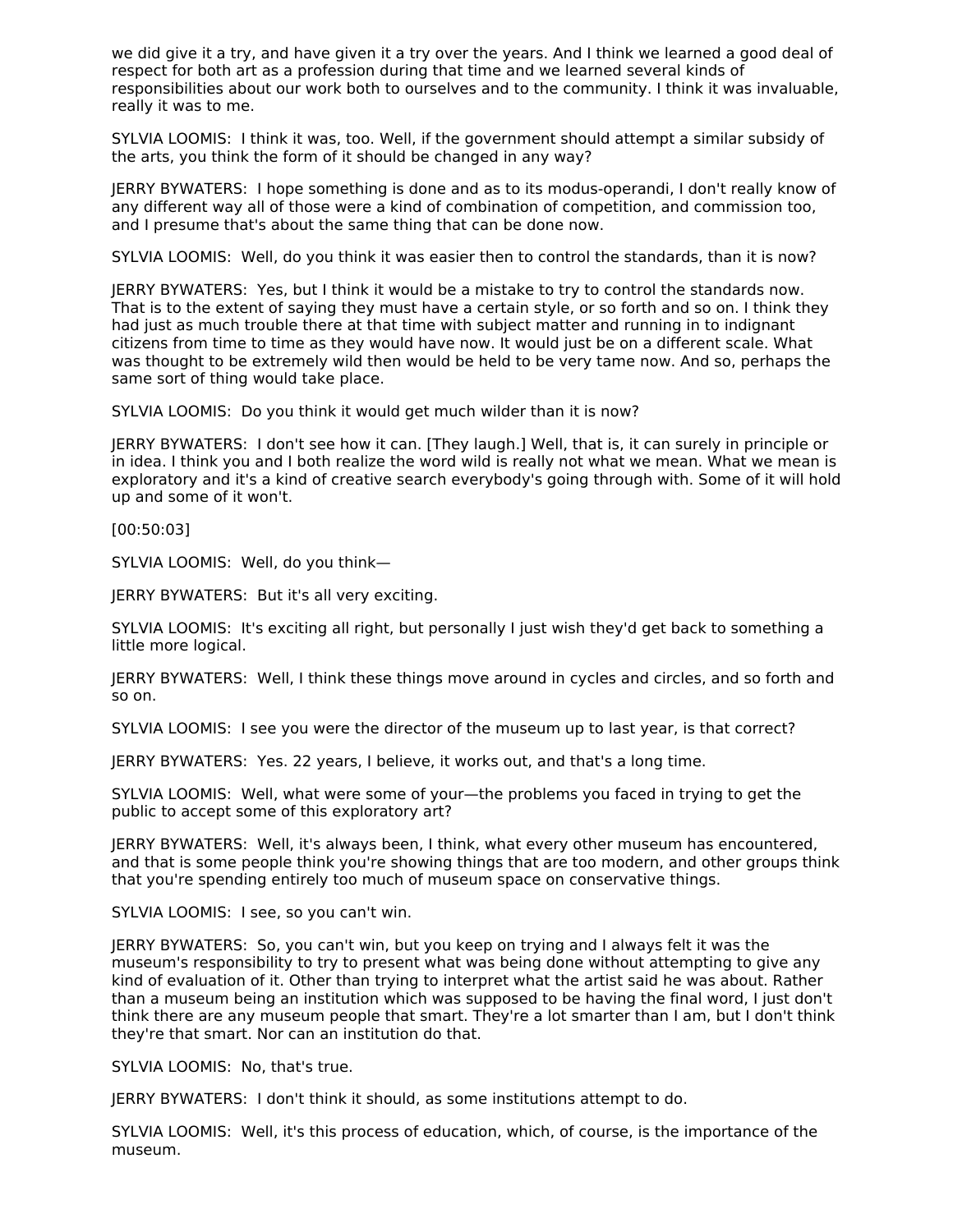JERRY BYWATERS: Yes, I think the greatest thing that goes on in the museum now is the activity among the children. Who do not think art is anything except the natural behavior that they have every right to enjoy and to participate in and to exercise. And they do it, and I think they're going to make terrific grown-up citizens. I really do. They're going to like art, they're not going to think it's extreme to like it and they're going to like all kinds of art, and they're going to think that's all right too.

SYLVIA LOOMIS: Fine. How many classes do you have here?

JERRY BYWATERS: As much as we have space for. I don't know—we have I guess we have about 10 adult classes in painting, and in sculpture, and in ceramics and then about eight children's classes a week. That's about as much time as children have to give to it. But then we have an awful lot of informal things, especially in the summer. For instance, if you'd been here yesterday, if we have 20 galleries in the museum, every gallery would have been filled with children sitting on the floor making drawings, or talking about the works of art. There were about 600 children in the museum at one time. Each with someone who's not attempting to be a teacher in the sense of class work was done, but at least there to help direct their interest or their questions or their drawing activities.

SYLVIA LOOMIS: Is this through the public schools?

JERRY BYWATERS: No, it's our own program. We do have though—we work closely with the public schools and our own art museum along with the other museums in this civic center. We helped start, with the Junior League, a thing called the Museum Program of Youth Activity. And we got the Junior League to put up enough money for us to try for three years and then we proved that it was a workable thing, by working with the school, having our activities tied in with the curriculum. Setting it up where the schools would consider it part of the curriculum. Then after the school adopted it, and underwrote the expenses and appointed an art coordinator and this is continuing now. So, we have both a formal and an informal program with the school, the public schools.

SYLVIA LOOMIS: I see. How long has this been going on?

JERRY BYWATERS: Well, I think we started about six years ago.

SYLVIA LOOMIS: Well, that's a wonderful thing, start educating children at that age.

JERRY BYWATERS: Yes.

SYLVIA LOOMIS: So that they accept it.

JERRY BYWATERS: That's right, and then, of course, indirectly once you have the child involved you have the parents involved too. And often if you couldn't even get to the parents, couldn't get them to the museum, this way they are coming to the museum, and then they get to enjoy it too.

[00:55:01]

SYLVIA LOOMIS: Well, this of course is what has been done in many states, where they have the art centers, under the Federal Art Project.

JERRY BYWATERS: Yes. I think those centers were great, and again, were probably the first opportunity any of the citizens had to even thing about art, to participate in it.

SYLVIA LOOMIS: Yes. Well, I was in New York City at the time, so I know that they had a good many art centers both for adults and children, so that a great many people were exposed to art for the first time as a result of that and, well, I think Roswell museum was one of the best in New Mexico.

JERRY BYWATERS: That's right.

SYLVIA LOOMIS: They actually constructed the building under WPA funds and had a very active art center there.

JERRY BYWATERS: Well, I remember Vernon, too, talking about making these various trips, kind of like an early day pastor who had to ride around, circuit rider